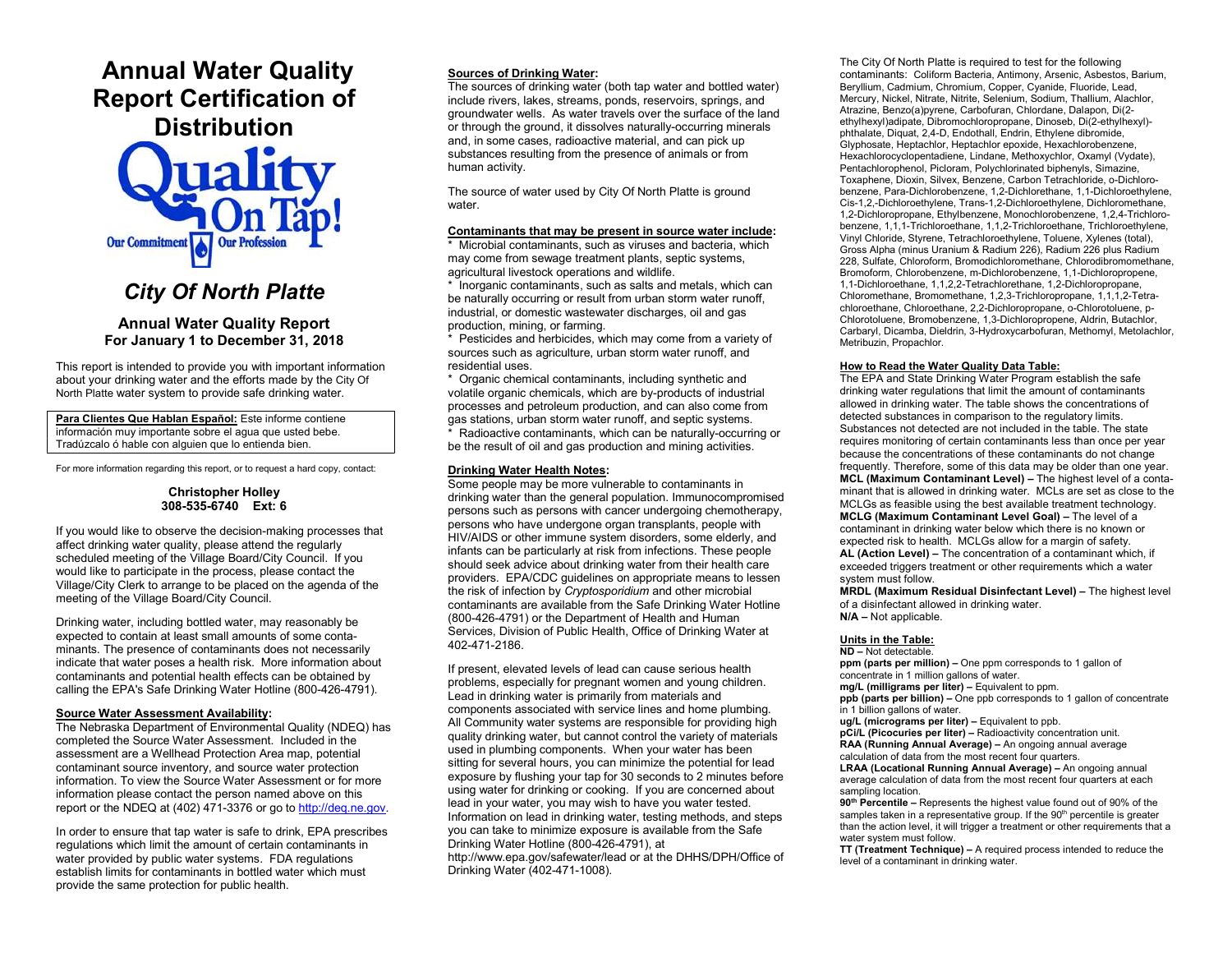| <b>City Of North Platte</b>                                       |                                  |                                        |                                  |                                        | <b>TEST RESULTS</b> |                      |                           |                                      |            |             | Date Printed: 3/26/2019                                                                            | NE3111106                                                                                                  |                                       |                           |  |  |
|-------------------------------------------------------------------|----------------------------------|----------------------------------------|----------------------------------|----------------------------------------|---------------------|----------------------|---------------------------|--------------------------------------|------------|-------------|----------------------------------------------------------------------------------------------------|------------------------------------------------------------------------------------------------------------|---------------------------------------|---------------------------|--|--|
| Microbiological                                                   |                                  | <b>Highest No. of Positive Samples</b> |                                  |                                        |                     |                      | <b>MCL</b><br><b>MCLG</b> |                                      |            |             |                                                                                                    |                                                                                                            | <b>Likely Source Of Contamination</b> | <b>Violations Present</b> |  |  |
| <b>COLIFORM (TCR)</b>                                             |                                  | positive                               |                                  | In the month of July, 3 sample(s) were |                     |                      | <b>TT</b>                 | N/A                                  |            |             |                                                                                                    |                                                                                                            | Naturally present in the environment  | <b>No</b>                 |  |  |
| <b>Lead and Copper</b>                                            | <b>Monitoring</b><br>Period      |                                        |                                  | 90 <sup>th</sup> Percentile            |                     | Range                | <b>Unit</b>               | <b>Sites</b><br><b>AL</b><br>Over AL |            |             |                                                                                                    | <b>Likely Source Of Contamination</b>                                                                      |                                       |                           |  |  |
| COPPER. FREE                                                      |                                  | 2014 - 2016<br>0.152                   |                                  |                                        |                     | $0.00336 -$<br>0.213 | 1.3<br>0<br>ppm           |                                      |            |             | Erosion of natural deposits; Leaching from wood preservatives; Corrosion of<br>household plumbing. |                                                                                                            |                                       |                           |  |  |
| LEAD                                                              | 2014 - 2016<br>5.77              |                                        |                                  | $0.537 -$<br>8.64                      |                     |                      | ppb                       | 15                                   |            | 0           | Erosion of natural deposits; Leaching from wood preservatives; Corrosion of<br>household plumbing. |                                                                                                            |                                       |                           |  |  |
| <b>Collection</b><br><b>Regulated Contaminants</b><br><b>Date</b> |                                  |                                        |                                  | Highest<br>Value                       |                     | Range                | Unit                      | <b>MCL</b>                           |            | <b>MCLG</b> |                                                                                                    | <b>Likely Source Of Contamination</b>                                                                      |                                       |                           |  |  |
| <b>ARSENIC</b>                                                    |                                  |                                        | 1/17/2018                        | 1.26                                   |                     | 1.26                 | ppb                       | 10                                   |            | 0           |                                                                                                    | Erosion of natural deposits; runoff from orchards; runoff from glass and electronics<br>production wastes. |                                       |                           |  |  |
| <b>BARIUM</b>                                                     |                                  | 7/16/2018                              |                                  | 0.0419                                 |                     | 0.0419               | ppm                       | $\overline{2}$<br>$\overline{c}$     |            |             | deposits.                                                                                          | Discharge from drilling wastes; Discharge from metal refineries; Erosion of natural                        |                                       |                           |  |  |
| <b>FLUORIDE</b>                                                   | 7/16/2018                        |                                        |                                  | 0.532                                  |                     | 0.532                | $\overline{4}$<br>ppm     |                                      |            | 4           | discharge.                                                                                         | Erosion of natural deposits; water additive which promotes strong teeth; Fertilizer                        |                                       |                           |  |  |
| NITRATE-NITRITE                                                   |                                  |                                        | 4.96<br>8/27/2018                |                                        |                     | $0.252 -$<br>4.96    | 10<br>ppm                 |                                      |            | 10          | Runoff from fertilizer use; Leaching from septic tanks, sewage; Erosion of natural<br>deposits     |                                                                                                            |                                       |                           |  |  |
| <b>TETRACHLOROETHYLEN</b><br>Ε                                    |                                  |                                        | 0.68<br>10/29/2018               |                                        |                     | 0.68                 | ppb                       |                                      |            | $\Omega$    | Discharge from factories and dry cleaners                                                          |                                                                                                            |                                       |                           |  |  |
| <b>TRICHLOROETHYLENE</b>                                          |                                  |                                        | 4/23/2018                        |                                        | 0.652<br>0.652      |                      | 5<br>ppb                  |                                      |            | $\mathbf 0$ |                                                                                                    | Discharge from metal degreasing sites and other factories                                                  |                                       |                           |  |  |
| <b>URANIUM MASS</b>                                               |                                  |                                        | 20.7<br>5/22/2017                |                                        | $13.4 -$<br>20.7    |                      | ug/L                      | 30                                   |            | 0           |                                                                                                    | Erosion of natural deposits                                                                                |                                       |                           |  |  |
|                                                                   | <b>Radiological Contaminants</b> |                                        | <b>Collection</b><br><b>Date</b> | <b>Highest</b><br>Value                |                     | Range                | Unit                      |                                      | <b>MCL</b> | <b>MCLG</b> |                                                                                                    |                                                                                                            | <b>Likely Source Of Contamination</b> |                           |  |  |
| 228)                                                              | COMBINED RADIUM (-226 & -        |                                        | 7/9/2018                         | 1.15                                   |                     | 1.15                 | pCi/L                     |                                      | 5          | $\mathbf 0$ |                                                                                                    | Erosion of natural deposits                                                                                |                                       |                           |  |  |
|                                                                   | <b>COMBINED URANIUM</b>          |                                        | 10/24/2017                       |                                        | 13<br>13            |                      | pCi/l                     |                                      |            | $\mathbf 0$ |                                                                                                    | Erosion of natural deposits                                                                                |                                       |                           |  |  |
| RADON & U                                                         | <b>GROSS ALPHA. INCL.</b>        |                                        | 10/9/2018<br>9                   |                                        |                     | $2.96 - 9$           |                           | pCi/L                                | 15         | 0           |                                                                                                    | Erosion of natural deposits                                                                                |                                       |                           |  |  |
| RADIUM-228                                                        |                                  |                                        | 7/9/2018                         | 1.15                                   |                     | 1.15                 |                           | pCi/L                                |            | $\mathbf 0$ |                                                                                                    | Erosion of natural deposits                                                                                |                                       |                           |  |  |
|                                                                   |                                  |                                        |                                  |                                        |                     |                      |                           |                                      |            |             |                                                                                                    |                                                                                                            |                                       |                           |  |  |

| <b>Unregulated Water</b><br>r Quality Data | <b>Collection Date</b> | <b>Highest Value</b> | Range    | Unit | <b>Secondary MCL</b> |
|--------------------------------------------|------------------------|----------------------|----------|------|----------------------|
| <b>NICKEL</b>                              | 8/7/2018               | 0.00078              | 0.00078  | mq/  | v.                   |
| <b>SULFATE</b>                             | 8/7/2018               | ິ - 20<br>242        | 242<br>ິ | mg/l | 250                  |

During the 2018 calendar year, we had the below noted violation(s) of drinking water regulations.

| Typ                                                                                            | ⊶categor∪ | <b>Analyte</b> | ` Perioù<br>con |  |  |  |  |  |
|------------------------------------------------------------------------------------------------|-----------|----------------|-----------------|--|--|--|--|--|
| r <b>of 2018</b><br>No.<br>$V \cap T$<br>ılendar<br>the i<br>Occurred<br>Viola<br>tions<br>Gai |           |                |                 |  |  |  |  |  |

The City Of North Platte has taken the following actions to return to compliance with the Nebraska Safe Drinking Water Act:

Additional Required Health Effects Language:

Coliforms are bacteria that are naturally present in the environment and are used as an indicator that other potentially harmful bacteria may be present. Coliforms were found in more samples than allowed and this was a warning of potential problems.

There are no additional required health effects violation notices.

During the past year we were required to conduct one Level 1 assessment(s). one Level 1 assessment(s) were completed. In addition, we were required to take one corrective actions and we completed one of these actions.